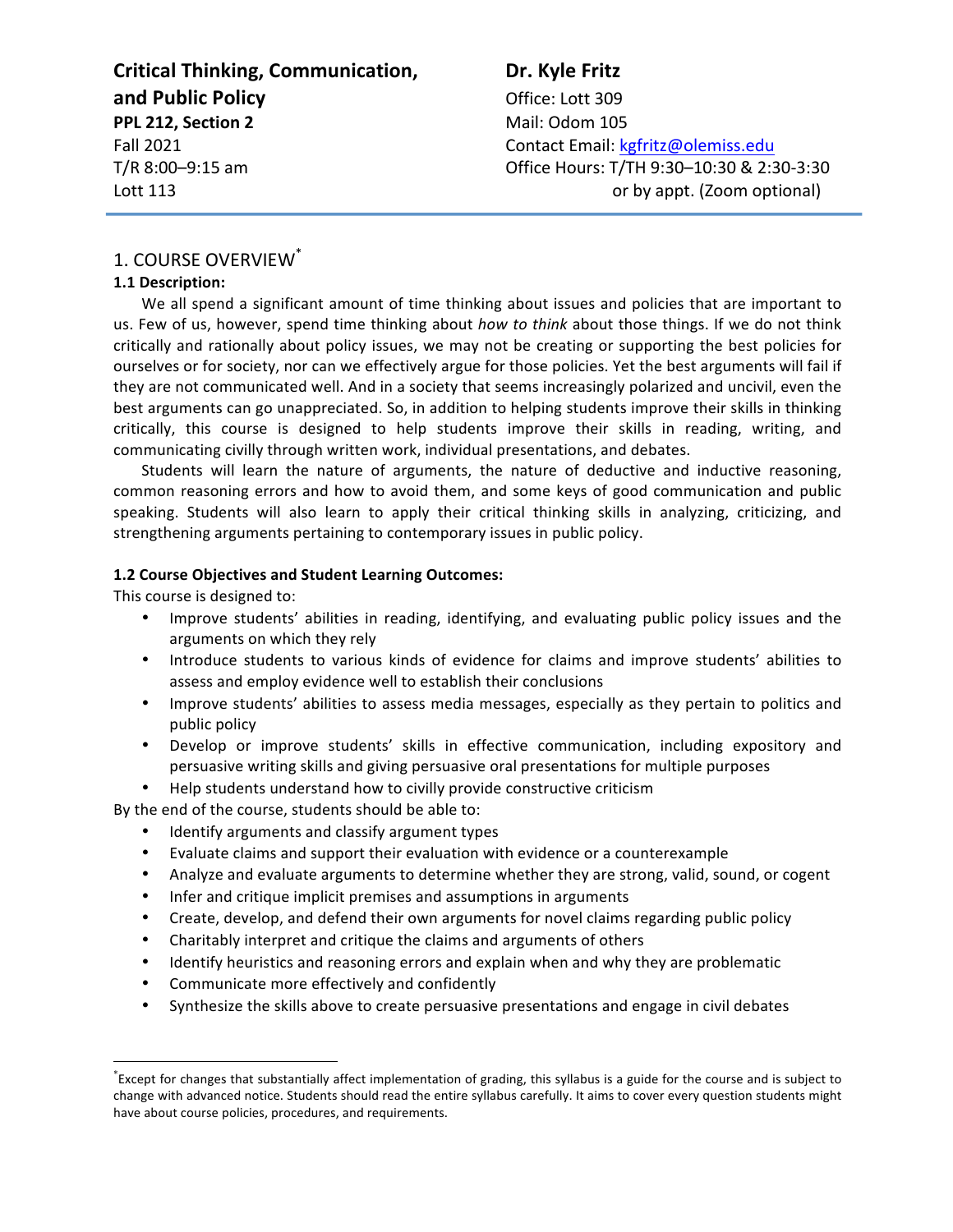### 2. REQUIRED TEXTS

- Walter Sinnott-Armstrong. 2018. Think Again: How to Reason and Argue. New York: Oxford UP. (ISBN: 978-0190627126). [\$12.95 new on Amazon]
- Daniel Kahneman. 2011. *Thinking, Fast and Slow*. New York: Farrar, Straus and Giroux. (ISBN: 978-0374275631). [\$10 new on Amazon]
- Additional readings will be posted to the Course Library section of Blackboard.

### 3. COURSE FORMAT AND COVID-19

This course will be taught in person. In light of the continuing COVID-19 pandemic, however, students must observe university protocols regarding COVID-19. Current university protocols can be found at https://coronavirus.olemiss.edu/. Students should follow these protocols carefully to protect themselves and respect their fellow students and the instructor.

Currently, masks are required in the classroom and all university buildings for both vaccinated and **unvaccinated students.**  Masks must be CDC-approved: https://www.cdc.gov/coronavirus/2019 ncov/prevent-getting-sick/types-of-masks.html. **Please note that single-layer bandanas and neck** gaiters do not meet CDC standards. Masks must cover both your nose and your mouth and must be **worn at all times in the classroom.** Do not remove your mask or pull your mask down to talk, for instance. If you do not have a mask, you can get one from the PPL main office. Anyone who refuses to wear a mask in class will be asked to leave and will be subject to consequences as outline in the University policy: https://conflictresolution.olemiss.edu/covidupdates/.

**Do not come to class if you feel sick or have a fever.** If you are quarantined, sick, or have been otherwise approved, you can attend class remotely via the Zoom link available on Blackboard. However, students should, whenever possible, get my prior approval to attend remotely. They should also keep their camera on during class and remain engaged.

If students test positive for COVID-19 at any health care facility, they must contact the Student Health Center at 662.915.7274. Students with COVID-19 should seek medical attention and let the instructor know they will be missing class. Students who are exposed to someone with COVID-19 should contact the Student Health Center to get tested 3-5 days following exposure. Those who are not fully vaccinated should follow quarantine protocols found at https://coronavirus.olemiss.edu/students/.

#### **4. COURSE REQUIREMENTS**

**4.1 Participation:** Students are expected to participate in class. To receive full participation, students should offer a substantial contribution in 16 out of 26 class meetings. A substantial contribution can be: (1) A critical or reflective question (not a basic, surface-level question that is easily answered in a few words (though these are welcome too—but not for credit)), (2) A reflective or insightful response to another's question, (3) A reflective or insightful response to my question, etc. Students can earn partial participation credit through discussion with me in email or office hours.

If it is apparent that students are not completing the readings, I will give pop quizzes. Passing the **quiz** will not raise your participation grade. Failing the quiz will result in a 5% reduction of the **participation** grade, and it is possible to earn a negative grade for your participation grade.

**4.2 Assignments:** Students will be given 4 assignments throughout the course to help them practice applying some of the most crucial concepts from class. Students should think of these assignments as low-stakes practice for the exams. If you receive a low grade on an assignment, please schedule an *appointment* to discuss the material as soon as possible to ensure you are prepared for the exam.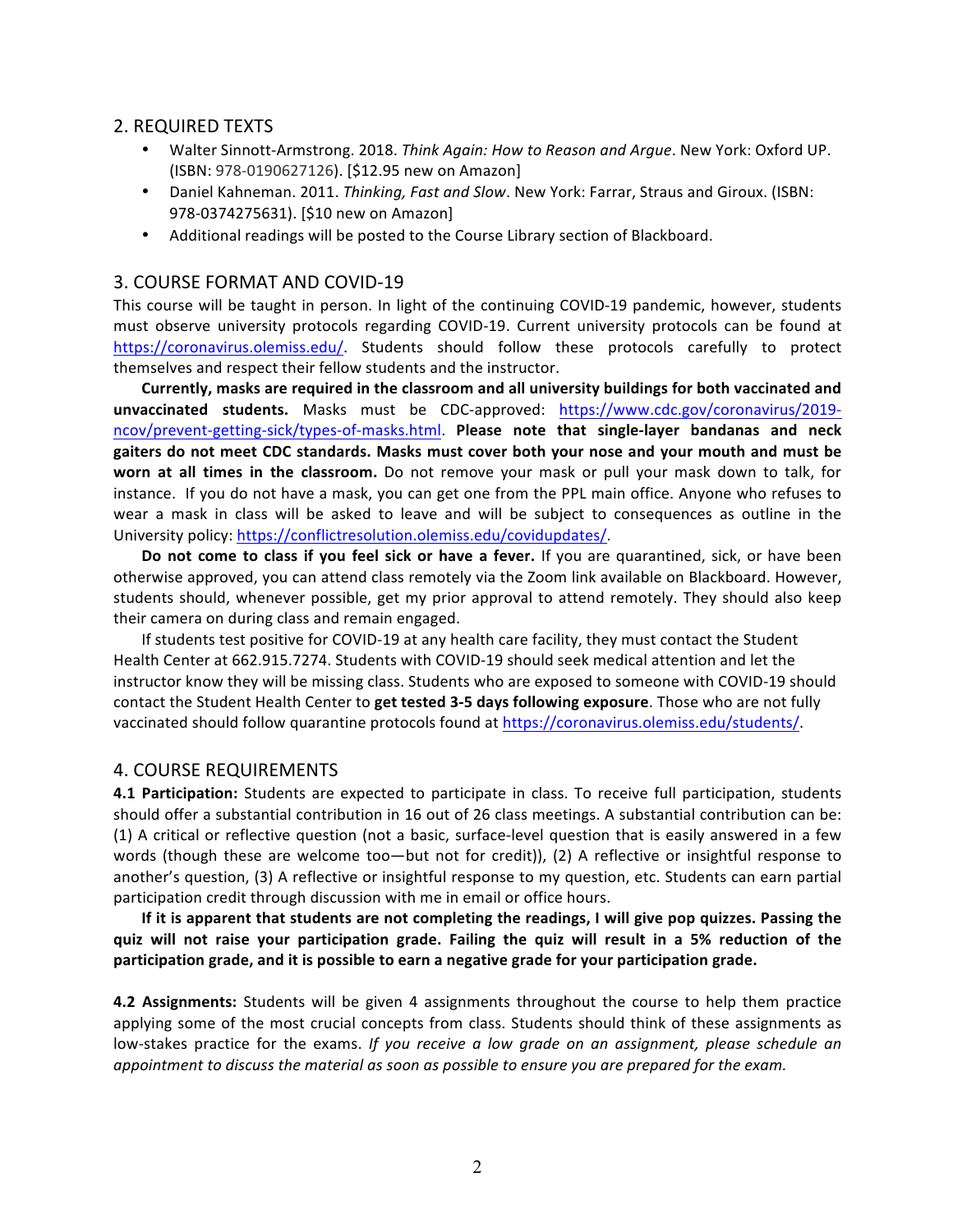**4.3 Essays:** Students are required to write two short essays for the course, to be turned in at the same time. One essay will offer an argument for some position on an issue in public policy. The second essay will be an argument for an incompatible position on that same issue. Each essay should be 600-700 words. Further details about the essays, including instructions and a grading rubric, are available on Blackboard. 

**4.4 Persuasive Presentation:** Each student will make one short persuasive presentation, which will be a prepared speech crafted from one of the student's essays. Each prepared presentation should last at least 4 minutes, but no more than 5. Presentations will be made following a randomly generated schedule. More details on these presentations will be provided in class, but instructions and a grading rubric are available on Blackboard.

**4.5 Debate:** The course will culminate in student debates. As a class, we will generate a variety of issues for debate. While students will know the topic of their debate, they will not know which side they much debate until just before the debate, so they should be prepared for either side. More details on debates will be provided in class, but instructions and a grading rubric are available on Blackboard.

**3.6 Exams:** There will be two exams to test student understanding of crucial course material. The midterm will cover material from the first half of the course, and the final exam will be cumulative. Further details about the exams will be given in class.

## **5. GRADING POLICIES**

**5.1 Grade Distribution:** The course requirements contribute to your final grade as follows:

|         | Participation:           | 8%            |                 | Debate:  |        | 15% |          |
|---------|--------------------------|---------------|-----------------|----------|--------|-----|----------|
|         | Assignments:             | 12% (3% each) |                 | Midterm: |        | 15% |          |
| Essays: |                          |               | 15% (7.5% each) |          | Final: |     |          |
|         | Presentation:            | 15%           |                 |          |        |     |          |
|         | 5.2 Final Grading Scale: |               |                 |          |        |     |          |
| A       | 93-100                   | B+            | 87-89           | C+       | 77-79  | D+  | 67-69    |
| A-      | $90 - 92$                | B             | 83-86           | C        | 73-76  | D   | 60-66    |
|         |                          | B-            | 80-82           | $C-$     | 70-72  | F   | $0 - 59$ |

**5.3 Late or Missed Work:** In general, work handed in late without a legitimate excuse will be penalized 1 point (out of 10) for each day late, including weekends. Late work will be accepted up to four days after the due date. After four days, work will not be accepted and will receive an automatic 0. Presentations and debates may not be made up unless there is an emergency or illness which renders a student unable to attend class on the day they are scheduled to present. Exams may not be made up unless the absence is excused. If you need special accommodations regarding the day and time of the exam, **please see me as early as possible.** If a student is unable to meet a deadline, they should contact the instructor before the deadline. Excuses for lateness given after the fact will almost never be honored.

## 6. UNIVERSITY POLICIES

**6.1 Academic Misconduct and Plagiarism:** Students are expected to uphold the University of Mississippi's standards for academic honesty. For a description of various kinds of academic misconduct and the disciplinary ramifications involved, refer to the University of Mississippi's standards of academic misconduct. A PDF is available on Blackboard, and information can also be found on the University of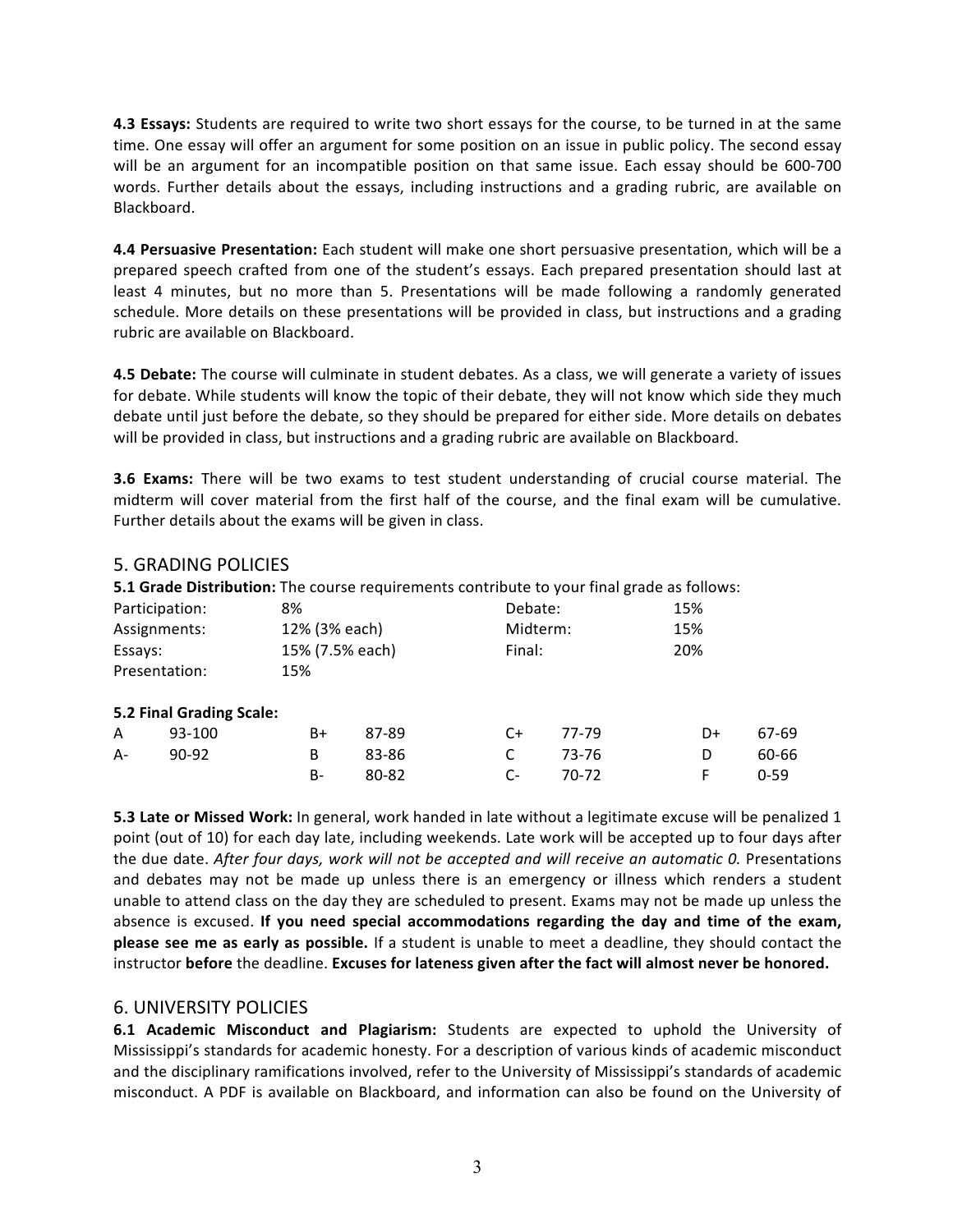Mississippi website at: http://catalog.olemiss.edu/academics/regulations/conduct. In addition, students can refer to the university's M Book for answers to any questions about academic honesty. I take academic dishonesty very seriously. If students have questions about what plagiarism is or how to avoid it, they should see me as soon as possible for clarification and watch the following video: http://www.olemiss.edu/depts/general\_library/instruction/resources/plagiarism\_ac\_honest/plagiarism academic honesty.html. Students can also learn more, and take certification quizzes, at the following link: https://plagiarism.iu.edu/tutorials/. Ignorance of what plagiarism is will not excuse students from **penalties** for violations of the Student Academic Conduct and Discipline Policy, which can be severe and may result in expulsion.

Please also keep in mind that the course materials (lecture slides, exams, instructions, rubrics, etc.) are my intellectual property and must not be shared with others, including students outside the class or uploaded to "tutoring" sites. Students who share such materials or who consult such materials from others will be guilty of academic misconduct and will be disciplined accordingly.

**6.2 Disability Access and Inclusion:** The University of Mississippi is committed to the creation of inclusive learning environments for all students. If there are aspects of the instruction or design of this course that result in barriers to your full inclusion and participation, or to accurate assessment of your achievement, please contact the course instructor as soon as possible. Barriers may include, but are not necessarily limited to, timed exams and in-class assignments, difficulty with the acquisition of lecture content, inaccessible web content, and the use of non-captioned or non-transcribed video and audio files. If you are approved through SDS, you must log in to your Rebel Access portal

at https://sds.olemiss.edu to request approved accommodations. If you are NOT approved through SDS, you must contact Student Disability Services at 662-915-7128 so the office can: 1. determine your eligibility for accommodations, 2. disseminate to your instructors a Faculty Notification Letter, 3. facilitate the removal of barriers, and 4. ensure you have equal access to the same opportunities for success that are available to all students. *Students with diagnosed health concerns that may affect their compliance with COVID-19 health requirements should contact UM's Student Disability Services (SDS) Office* (https://sds.olemiss.edu) to see if they are eligible for an SDS accommodation as soon as possible.

## 7. CLASSROOM POLICIES

**7.1 Attendance:** Attendance verification during the first two weeks of class is required by the University of Mississippi. Students must attend class at least once during this two-week period to ensure that they are not dropped from the course and to avoid any adjustments to financial aid. For more information on this policy, see http://olemiss.edu/gotoclass.

I will take attendance at the beginning of every class meeting. Students are expected to attend all class meetings (unless the absence is excused). Students will not receive any points for attending class. Instead, they will lose points from their final grade if too many classes are missed without justification. Students may miss two class meetings without penalty on days on which they are not required to give a presentation or take an exam. After the third unexcused absence, the student's final grade will be lowered by 2% for each absence.

Students with a legitimate excuse (illness, internet problems, etc.) should notify me as soon as possible and, if they are able, should provide some documentation of the excuse. For instance, if you have tested positive for COVID-19, you may send a picture of your test result. *However, please do not* seek documentation if it will put you or others at risk. If you or someone you live with has been exposed *to COVID-19, do not come to class until you have tested negative.*

**7.2 Punctuality and Attention:** Please enter the classroom on time to minimize distractions. Once in the room, you are expected to fully participate in the discussion and to minimize distractions that are within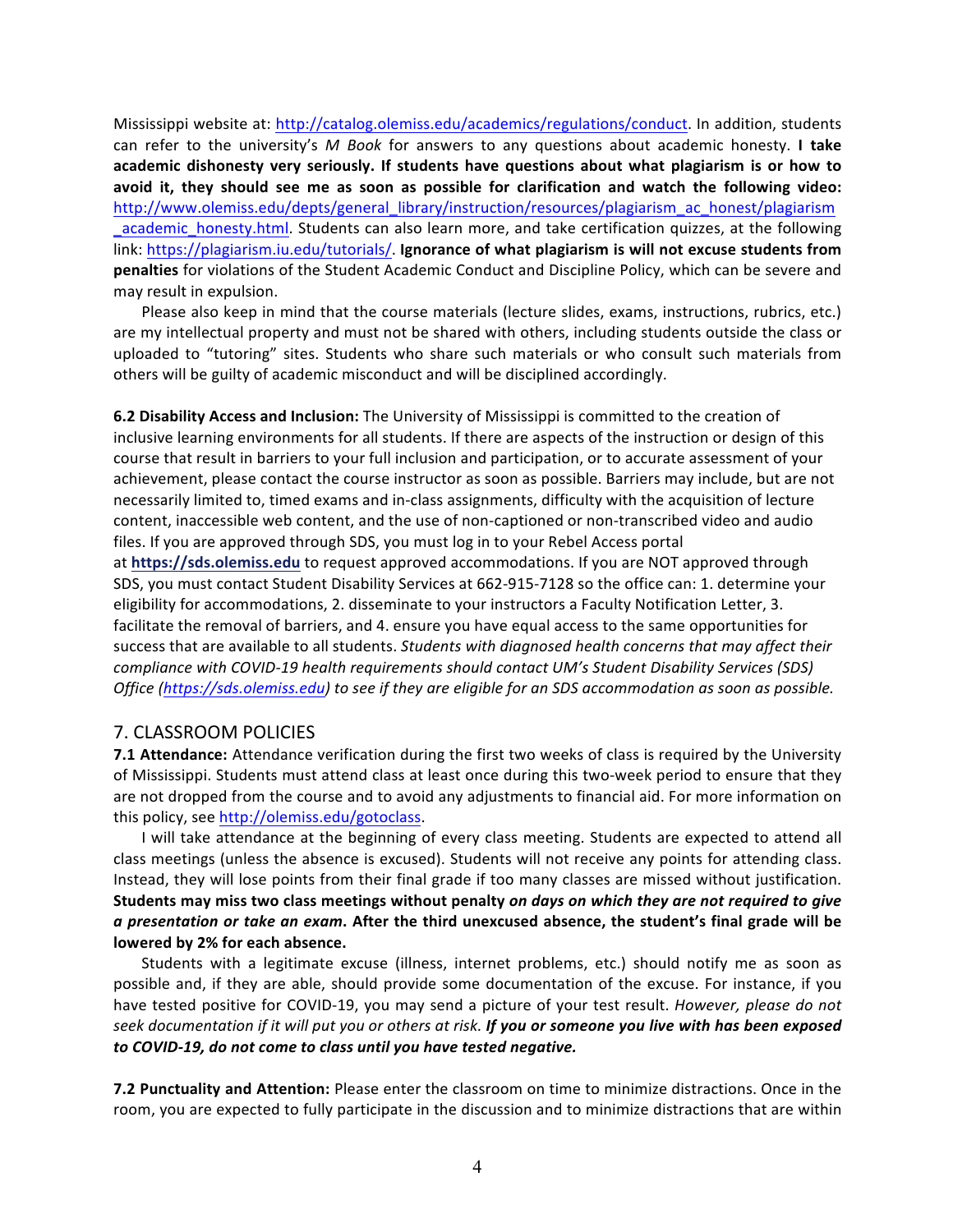your control. This means no cell phones, outside chats, etc. Students are also expected to remain in class for the entire discussion. If students have a legitimate reason for being late or leaving early, they should notify me ahead of time. *Students who enter class more than 15 minutes late or leave class more than* 15 minutes early without a valid excuse will be marked as absent. Students who habitually come to *class late will also be marked as absent.*

**7.3 Respect and Civility During Discussion:** Students are expected to show their fellow classmates and me the utmost respect. This means, at the very least, not jeering or interrupting or carrying on private **conversations while another person is speaking.** If a student has a response to another student's comment or question, they should offer it in a calm and respectful manner. We are here to share ideas and learn from each other, and these goals cannot be achieved in a hostile environment. Disrespect will not be tolerated.

# 8. COURSE SCHEDULE (subject to change)

Students are responsible for carefully completing each reading assignment or watching a lecture **before** coming to class. If we deviate from the schedule below, it is the student's responsibility to stay informed of schedule changes, which will be announced in class and posted on Blackboard.

|                              | <b>Readings and Videos</b>                             | <b>Assignments</b>                        |  |  |  |
|------------------------------|--------------------------------------------------------|-------------------------------------------|--|--|--|
| <b>PRELIMINARIES</b>         |                                                        |                                           |  |  |  |
|                              | Polarization, Values, and the Need for Arguments       |                                           |  |  |  |
| $\mathbf{1}$<br>8.24<br>T    | TA, Introduction                                       | <b>Getting to Know</b><br>You Survey (Bb) |  |  |  |
|                              |                                                        | <b>Syllabus Reading</b><br>Quiz (Bb)      |  |  |  |
| $\overline{2}$<br>8.26<br>R. | TA, Ch. 1<br>TA, Ch. 2 (to p. 30; rest is optional)    |                                           |  |  |  |
| 3<br>8.31<br>T               | TA, Ch. 3<br>TA, Ch. 4 (pp. 55-63; rest is optional)   |                                           |  |  |  |
|                              | Dual-Process Theory and the Need for Critical Thinking |                                           |  |  |  |
| 9.2<br>$\mathsf{R}$<br>4     | TF&S, Ch. 1<br>TF&S, Ch. 8<br>TF&S, Ch. 9              | <b>Assignment 1 due</b>                   |  |  |  |
| 5<br>9.7<br>T                | TF&S, Ch. 12<br>TF&S, Ch. 13<br>TF&S, Ch. 34           |                                           |  |  |  |
| <b>ARGUMENT FUNDAMENTALS</b> |                                                        |                                           |  |  |  |
| <b>Identifying Arguments</b> |                                                        |                                           |  |  |  |
| 6<br>9.9<br>R                | TA, Ch. 6                                              |                                           |  |  |  |

TA=Think Again; TF&S=Thinking, Fast and Slow; Other readings and videos posted on Blackboard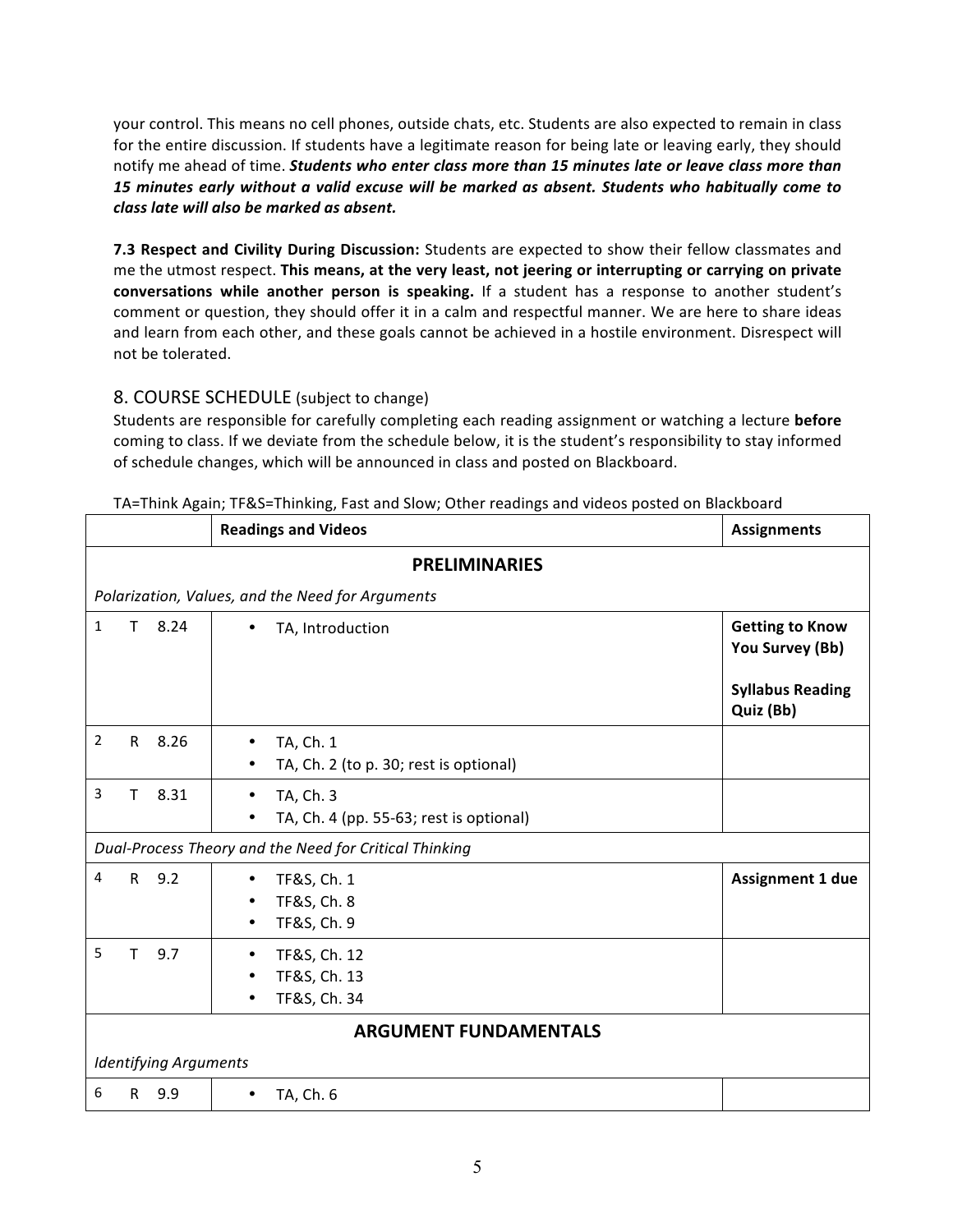| Introduction to Argument Mapping: Basic Argument Structures |                            |                                    |                                                                                                                                                                                                                            |                              |
|-------------------------------------------------------------|----------------------------|------------------------------------|----------------------------------------------------------------------------------------------------------------------------------------------------------------------------------------------------------------------------|------------------------------|
| 7                                                           | Τ                          | 9.14                               | Video lecture, "Evidence and Explanations"<br>Video lecture, "Independent Premises and Chain Arguments"                                                                                                                    |                              |
|                                                             |                            |                                    | <b>DEDUCTIVE ARGUMENTS</b>                                                                                                                                                                                                 |                              |
|                                                             |                            |                                    | <b>Mapping Advanced Argument Structures</b>                                                                                                                                                                                |                              |
| 8                                                           | R.                         | 9.16                               | Video lecture, "Co-Premises and Reasoning"<br>$\bullet$                                                                                                                                                                    |                              |
| 9                                                           | T.                         | 9.21                               | TA, Ch. 8 (pp. 117-122)<br>Video lecture, "Validity and Valid Argument Structures"                                                                                                                                         |                              |
|                                                             |                            | <b>Implicit Premises</b>           |                                                                                                                                                                                                                            |                              |
| 10                                                          | R.                         | 9.23                               | TA, Ch. 8 (pp. 122-126)<br>٠<br>Video lecture, "Implicit Premises"                                                                                                                                                         |                              |
| 11                                                          | Τ                          | 9.28                               | TA, Ch. 8 (pp. 126-141)<br>٠                                                                                                                                                                                               |                              |
|                                                             |                            | <b>Evaluating Premises</b>         |                                                                                                                                                                                                                            |                              |
| 12                                                          | $\mathsf{R}$               | 9.30                               | TA, Ch. 11 (pp. 200-204)<br>٠<br>Sinnott-Armstrong and Fogelin, Excerpt from Understanding<br>Arguments (pp. 333-335)<br>Video lecture, "Evaluating Arguments"                                                             | <b>Assignment 2 due</b>      |
| 13                                                          | Τ                          | 10.5                               | TA, Ch. 7<br>Diestler, Excerpts from Becoming a Critical Thinker (pp. 275-<br>278, 280-285, 287, 291-303)                                                                                                                  |                              |
| 14                                                          | R                          | 10.7                               | No reading<br>$\bullet$                                                                                                                                                                                                    | <b>Midterm Exam</b>          |
|                                                             |                            |                                    | <b>PRESENTING FUNDAMENTALS</b>                                                                                                                                                                                             |                              |
| 15                                                          | т                          | 10.12                              | Diestler, Excerpts from Becoming a Critical Thinker (pp. 444-<br>463)                                                                                                                                                      |                              |
|                                                             | <b>INDUCTIVE ARGUMENTS</b> |                                    |                                                                                                                                                                                                                            |                              |
|                                                             |                            | <b>Statistical Generalizations</b> |                                                                                                                                                                                                                            |                              |
| 16                                                          | R                          | 10.14                              | TA, Ch. 9 (up to p. 160)<br>Video lecture, "Statistical Generalizations"                                                                                                                                                   | <b>Assignment 3 due</b>      |
| 17                                                          | т                          | 10.19                              | TF&S, Ch. 10<br>٠                                                                                                                                                                                                          |                              |
|                                                             | <b>Causal Reasoning</b>    |                                    |                                                                                                                                                                                                                            |                              |
| 18                                                          | ${\sf R}$                  | 10.21                              | Chabris and Simons, Excerpt from The Invisible Gorilla, Ch. 5<br>$\bullet$<br>$(pp. 154-176)$<br>Sinnott-Armstrong and Fogelin, Excerpt from Understanding<br>Arguments (pp. 234-237)<br>Video lecture, "Causal Reasoning" | Essay due (by end<br>of day) |
| 19                                                          | т                          | 10.26                              | Salmon, Excerpt from Introduction to Logic and Critical<br>٠                                                                                                                                                               |                              |